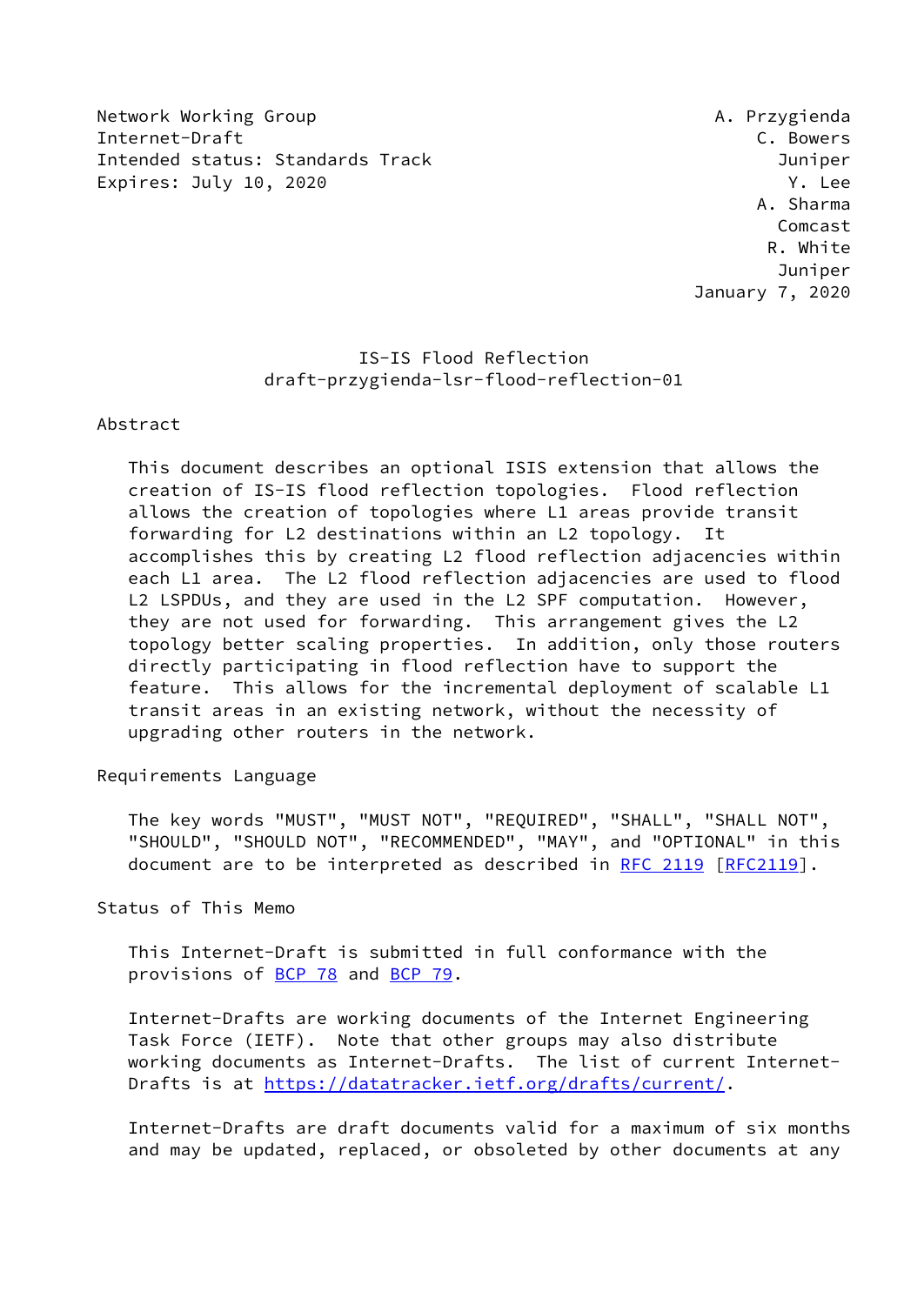<span id="page-1-0"></span> time. It is inappropriate to use Internet-Drafts as reference material or to cite them other than as "work in progress."

This Internet-Draft will expire on July 10, 2020.

Copyright Notice

 Copyright (c) 2020 IETF Trust and the persons identified as the document authors. All rights reserved.

This document is subject to **[BCP 78](https://datatracker.ietf.org/doc/pdf/bcp78)** and the IETF Trust's Legal Provisions Relating to IETF Documents [\(https://trustee.ietf.org/license-info](https://trustee.ietf.org/license-info)) in effect on the date of publication of this document. Please review these documents carefully, as they describe your rights and restrictions with respect to this document. Code Components extracted from this document must include Simplified BSD License text as described in Section 4.e of the Trust Legal Provisions and are provided without warranty as described in the Simplified BSD License.

Table of Contents

|                  |                                                                                                                                                                                                                                                                                                                                                                                                                                                                                  | $\overline{2}$  |
|------------------|----------------------------------------------------------------------------------------------------------------------------------------------------------------------------------------------------------------------------------------------------------------------------------------------------------------------------------------------------------------------------------------------------------------------------------------------------------------------------------|-----------------|
| $\overline{2}$ . |                                                                                                                                                                                                                                                                                                                                                                                                                                                                                  | $\underline{8}$ |
| 3.               |                                                                                                                                                                                                                                                                                                                                                                                                                                                                                  |                 |
| $\overline{4}$ . | Flood Reflection Discovery Sub-TLV                                                                                                                                                                                                                                                                                                                                                                                                                                               | 10              |
| $\overline{5}$ . | Flood Reflection Adjacency Sub-TLV                                                                                                                                                                                                                                                                                                                                                                                                                                               | 10              |
| 6.               | Flood Reflection Discovery                                                                                                                                                                                                                                                                                                                                                                                                                                                       | 11              |
| 7.               | Flood Reflection Adjacency Formation                                                                                                                                                                                                                                                                                                                                                                                                                                             | 12              |
| 8.               | Redistribution of Prefixes                                                                                                                                                                                                                                                                                                                                                                                                                                                       | 12              |
| 9.               |                                                                                                                                                                                                                                                                                                                                                                                                                                                                                  | 13              |
| 10.              |                                                                                                                                                                                                                                                                                                                                                                                                                                                                                  | 13              |
|                  |                                                                                                                                                                                                                                                                                                                                                                                                                                                                                  | 14              |
|                  |                                                                                                                                                                                                                                                                                                                                                                                                                                                                                  | 14              |
|                  |                                                                                                                                                                                                                                                                                                                                                                                                                                                                                  | 14              |
|                  | 11.3. Sub TLVs for TLV 22, 23, 25, 141, 222, and 223                                                                                                                                                                                                                                                                                                                                                                                                                             | 15              |
|                  |                                                                                                                                                                                                                                                                                                                                                                                                                                                                                  | 15              |
|                  |                                                                                                                                                                                                                                                                                                                                                                                                                                                                                  | 15              |
|                  |                                                                                                                                                                                                                                                                                                                                                                                                                                                                                  | 15              |
|                  | Informative References<br>14.1.                                                                                                                                                                                                                                                                                                                                                                                                                                                  | 15              |
|                  | Normative References<br>14.2.                                                                                                                                                                                                                                                                                                                                                                                                                                                    | 15              |
|                  | Authors' Addresses<br>$\mathbf{a}^{\top} \cdot \mathbf{a}^{\top} \cdot \mathbf{a}^{\top} \cdot \mathbf{a}^{\top} \cdot \mathbf{a}^{\top} \cdot \mathbf{a}^{\top} \cdot \mathbf{a}^{\top} \cdot \mathbf{a}^{\top} \cdot \mathbf{a}^{\top} \cdot \mathbf{a}^{\top} \cdot \mathbf{a}^{\top} \cdot \mathbf{a}^{\top} \cdot \mathbf{a}^{\top} \cdot \mathbf{a}^{\top} \cdot \mathbf{a}^{\top} \cdot \mathbf{a}^{\top} \cdot \mathbf{a}^{\top} \cdot \mathbf{a}^{\top} \cdot \mathbf{$ | 16              |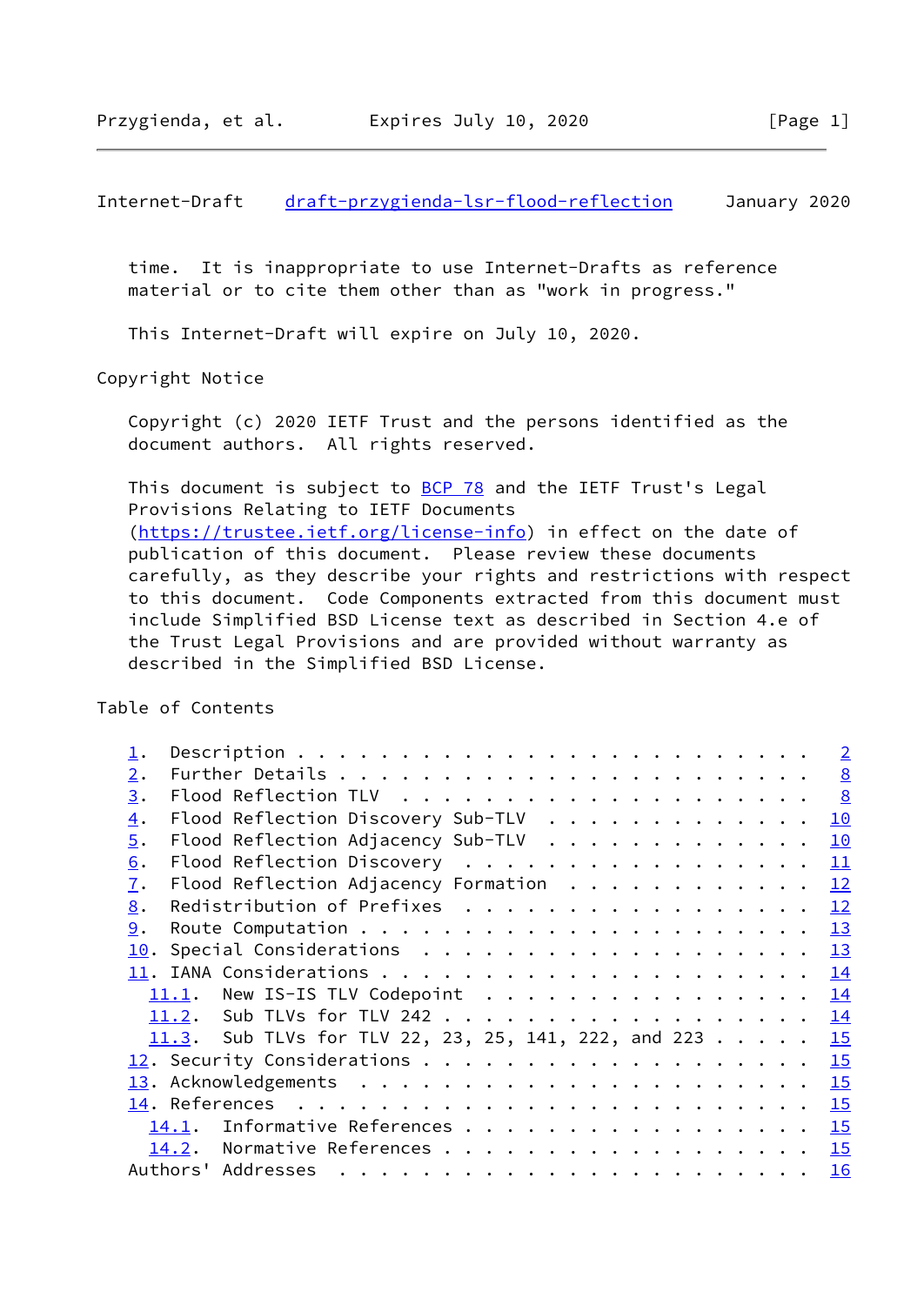### <span id="page-2-0"></span>[1](#page-2-0). Description

 Due to the inherent properties of link-state protocols the number of IS-IS routers within a flooding domain is limited by processing and flooding overhead on each node. While that number can be maximized

| Przygienda, et al. | Expires July 10, 2020 | [Page 2] |
|--------------------|-----------------------|----------|
|                    |                       |          |

Internet-Draft [draft-przygienda-lsr-flood-reflection](https://datatracker.ietf.org/doc/pdf/draft-przygienda-lsr-flood-reflection) January 2020

 by well written implementations and techniques such as exponential back-offs, IS-IS will still reach a saturation point where no further routers can be added to a single flooding domain. In some L2 backbone deployment scenarios, this limit presents a significant challenge.

 The traditional approach to increasing the scale of an IS-IS deployement is to break it up into multiple L1 flooding domains and a single L2 backbone. This works well for designs where an L2 backbone connects L1 access topologies, but it is limiting where a large L2 is supposed to span large number of routers. In such scenarios, an alternative approach is to consider multiple L2 flooding domains connected together via L1 flooding domains. In other words, L2 flooding domains are connected by "L1/L2 lanes" through the L1 areas to form a single L2 backbone again. Unfortunately, in its simplest implementation, this requires the inclusion of most, or all, of the transit L1 routers as L1/L2 to allow traffic to flow along optimal paths through such transit areas. Consequently, this approach fails to reduce the number of L2 routers involved, so it fails to increase the scalability of the L2 backbone.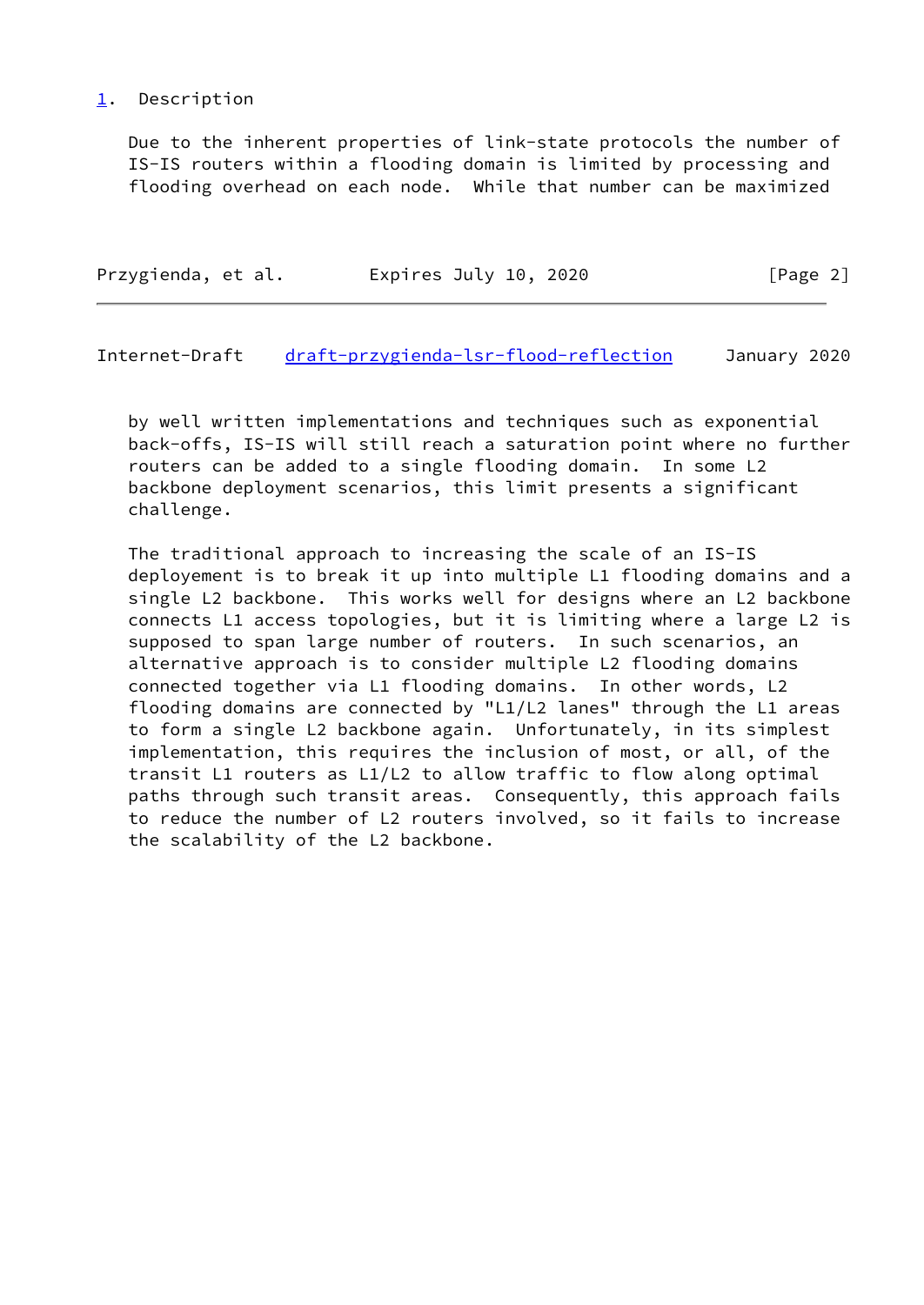Przygienda, et al. Expires July 10, 2020

 $[Page 3]$ 

Internet-Draft draft-przygienda-lsr-flood-reflection January 2020



Figure 1: Example topology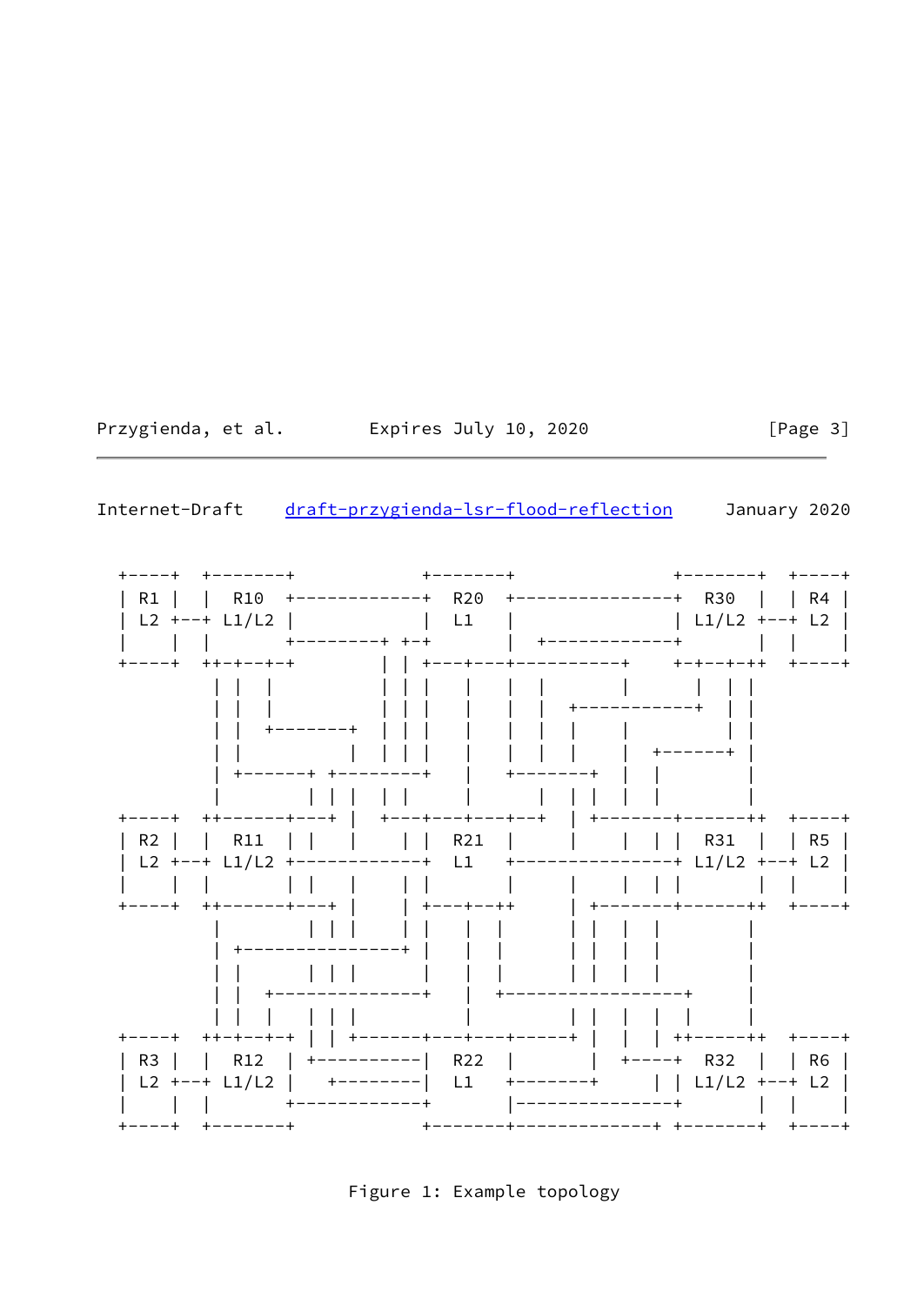Figure 1 is an example of a network where a topologically rich L1 area is used to provide transit between six different L2-only routers (R1-R6). Note that the six L2-only routers do not have connectivity to one another over L2 links. To take advantage of the abundance of paths in the L1 transit area, all the intermediate systems could be placed into both L1 and L2, but this essentially combines the separate L2 flooding domains into a single one, triggering again maximum L2 scale limitation we try to address in first place.

 A more effective solution would allow to reduce the number of links and routers exposed in L2, while still utilizing the full L1 topology when forwarding through the network.

 [RFC8099] describes Topology Transparent Zones (TTZ) for OSPF. The TTZ mechanism represents a group of OSPF routers as a full mesh of adjacencies between the routers at the edge of the group. A similar mechanism could be applied to ISIS as well. However, a full mesh of adjacencies between edge routers (or L1/L2 nodes) significantly

Przygienda, et al. **Expires July 10, 2020** [Page 4]

Internet-Draft [draft-przygienda-lsr-flood-reflection](https://datatracker.ietf.org/doc/pdf/draft-przygienda-lsr-flood-reflection) January 2020

 limits the scale of the topology. The topology in Figure 1 has 6 L1/ L2 nodes. Figure 2 illustrates a full mesh of L2 adjacencies between the 6 L1/L2 nodes, resulting in  $(5 * 6)/2 = 15$  L2 adjacencies. In a somewhat larger topology containing 20 L1/L2 nodes, the number of L2 adjacencies in a full mesh rises to 190.

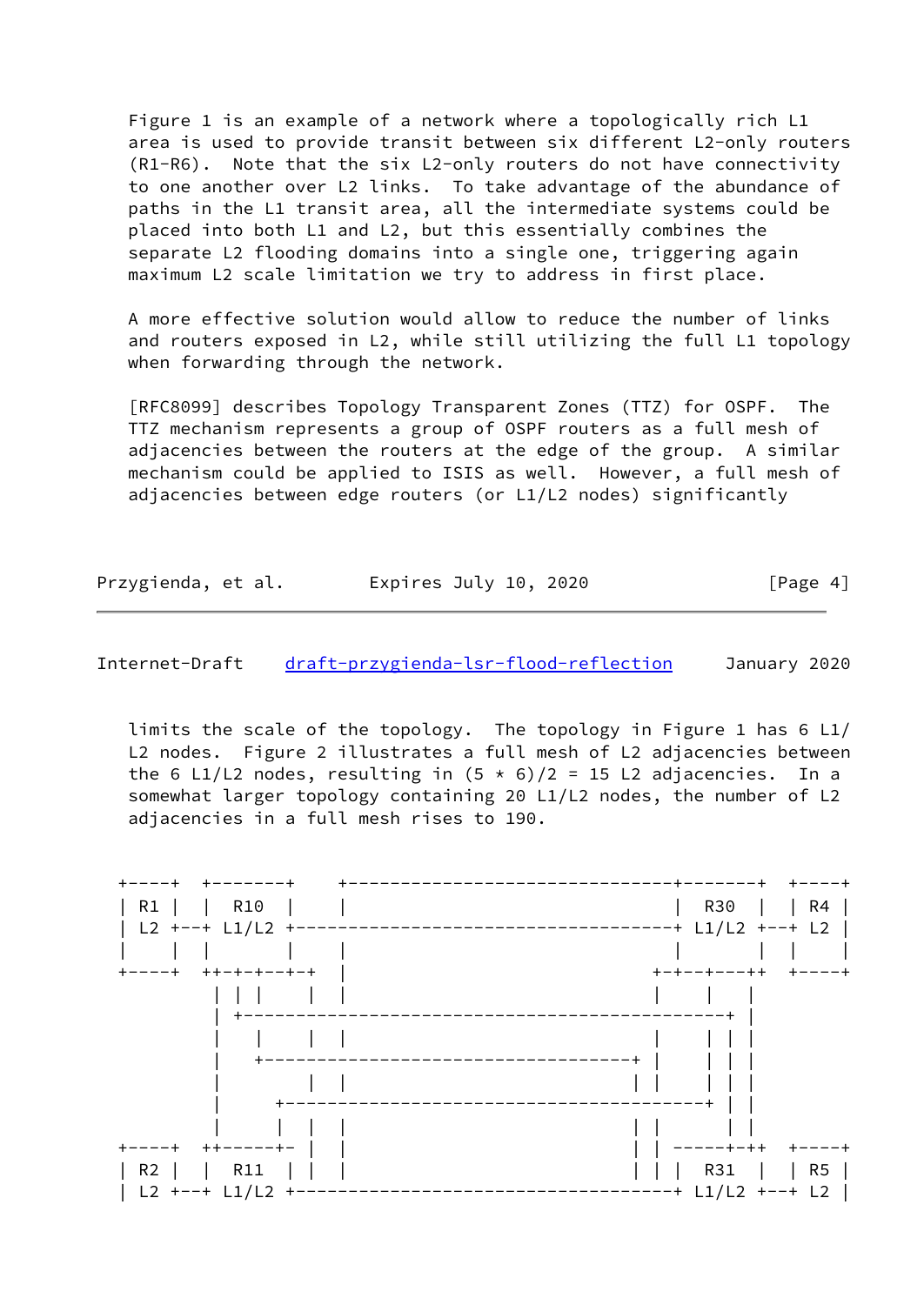

# Figure 2: Example topology represented in L2 with a full mesh of L2 adjacencies between L1/L2 nodes

BGP, as specified in [\[RFC4271](https://datatracker.ietf.org/doc/pdf/rfc4271)], faced a similar scaling problem, which has been solved in many networks by deploying BGP route reflectors [[RFC4456\]](https://datatracker.ietf.org/doc/pdf/rfc4456). We note that BGP route reflectors do not necessarily have to be in the forwarding path of the traffic. This incongruity of forwarding and control path for BGP route reflectors

| Przygienda, et al. | Expires July 10, 2020 | [Page 5] |
|--------------------|-----------------------|----------|
|--------------------|-----------------------|----------|

Internet-Draft [draft-przygienda-lsr-flood-reflection](https://datatracker.ietf.org/doc/pdf/draft-przygienda-lsr-flood-reflection) January 2020

 allows the control plane to scale independently of the forwarding plane.

 We propose here a similar solution for IS-IS. A simple example of what a flood reflector control plane approach would look like is shown in Figure 3, where router R21 plays the role of a flood reflector. Each L1/L2 ingress/egress router builds a tunnel to the flood reflector, and an L2 adjacency is built over each tunnel. In this solution, we need only 6 L2 adjacencies, instead of the 15 needed for a full mesh. In a somewhat larger topology containing 20 L1/L2 nodes, this solution requires only 20 L2 adjacencies, instead of the 190 need for a full mesh. Multiple flood reflectors can be used, allowing the network operator to balance between resilience, path utilization, and state in the control plane. The resulting L2 adjacency scale is R\*n, where R is the number of flood reflectors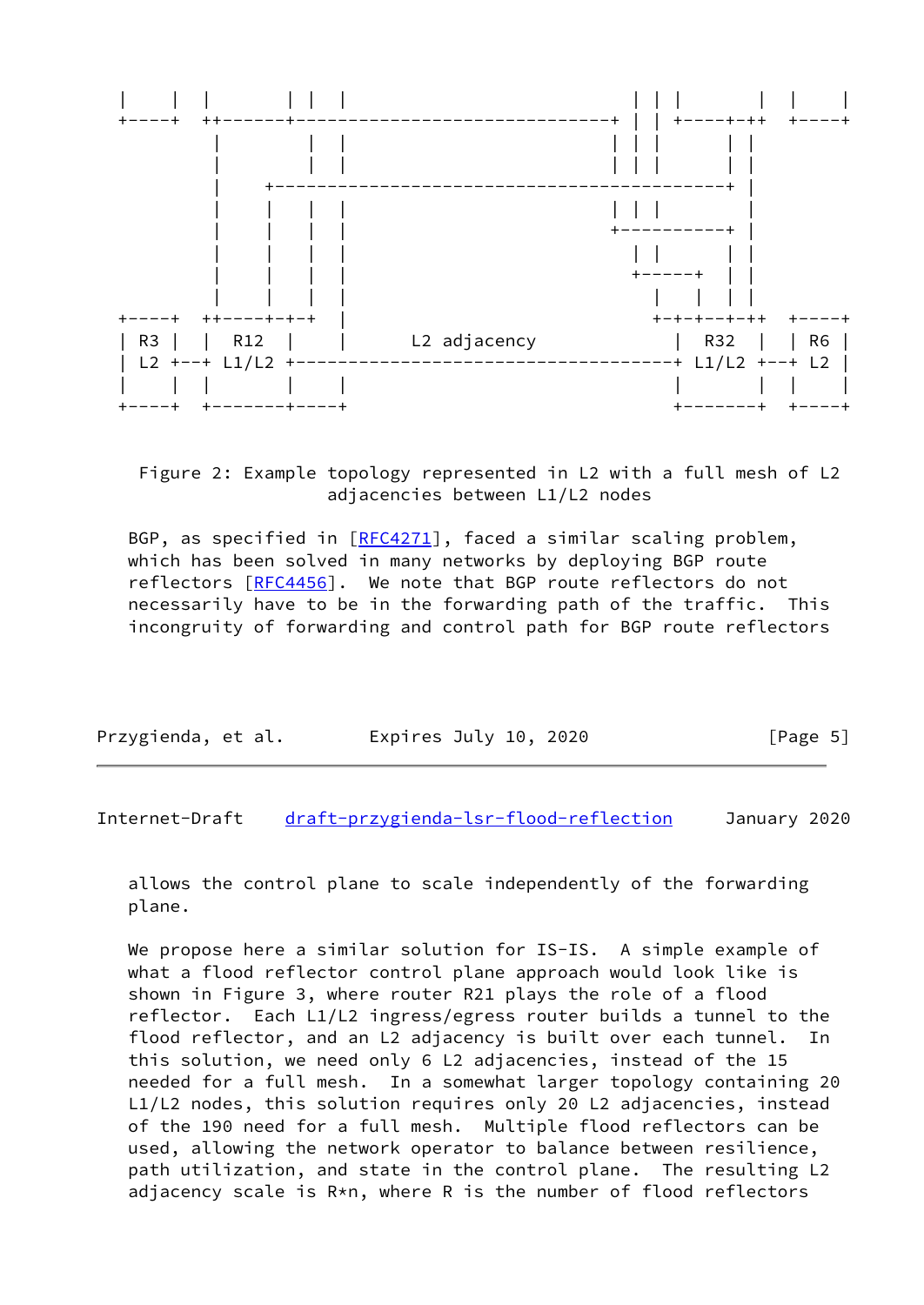used and n is the number of L1/L2 nodes. This compares quite favorably with  $n*(n-1)/2$  L2 adjacencies required in a fully meshed L2 solution.



 Figure 3: Example topology represented in L2 with L2 adjacencies from each L1/L2 node to a single flood reflector

 As illustrated in Figure 3, when R21 plays the role of flood reflector, it provides L2 connectivity among all of the previously disconnected L2 islands by reflooding all L2 LSPDUs. At the same time, R20 and R22 remain L1-only routers. L1-only routers and L1-only links are not visible in L2. In this manner, the flood

Przygienda, et al. Expires July 10, 2020 [Page 6]

Internet-Draft [draft-przygienda-lsr-flood-reflection](https://datatracker.ietf.org/doc/pdf/draft-przygienda-lsr-flood-reflection) January 2020

 reflector allows us provide L2 control plane connectivity in a scalable manner.

 As described so far, the solution illustrated in Figure 3 relies only on currently standardized ISIS functionality. Without new functionality, however, the data traffic will traverse only R21. This will unnecessarily create a bottleneck at R21 since there is still available capacity in the paths crossing the L1-only routers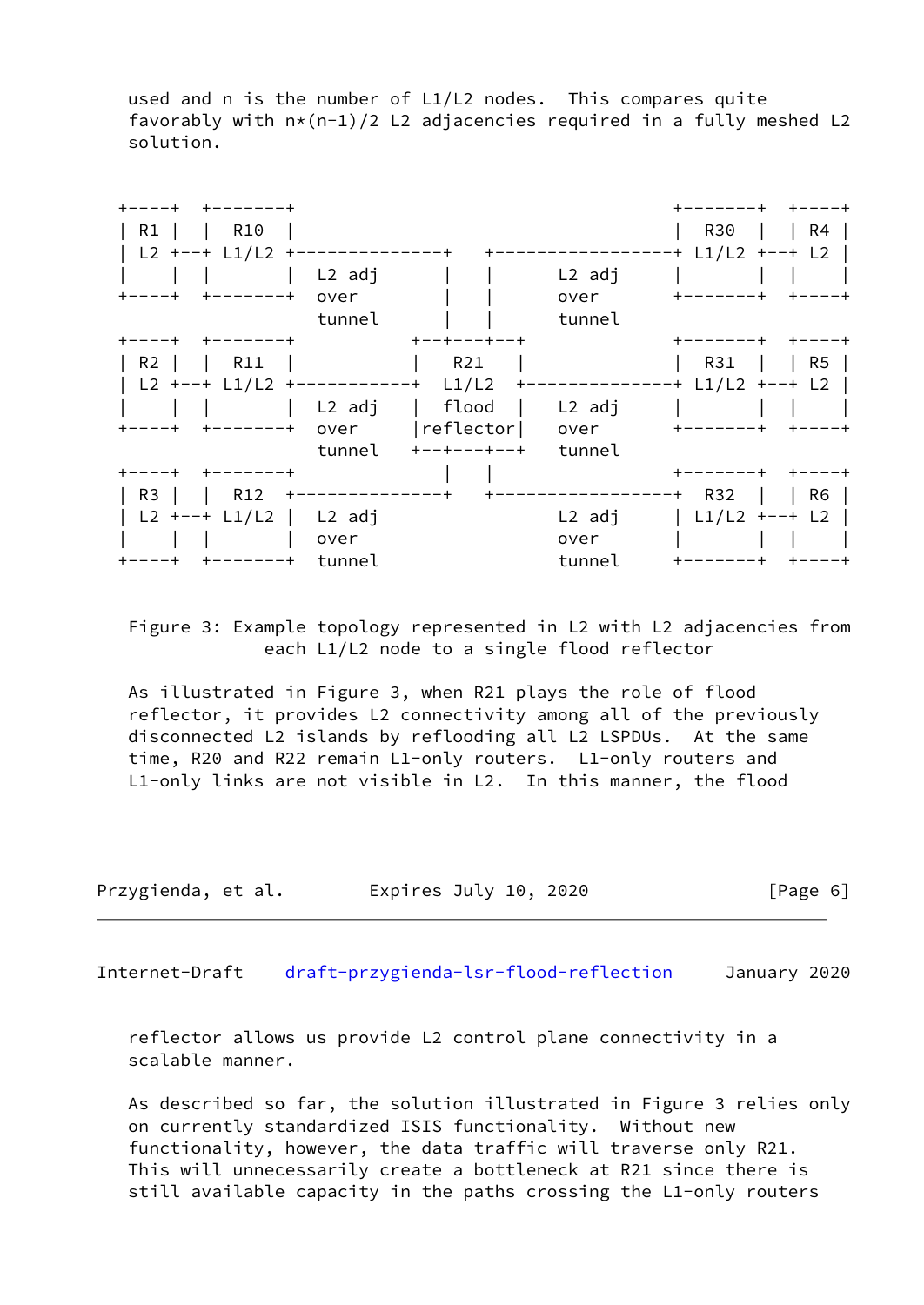R20 and R22.

 Hence, some new functionality is necessary to allow the L1/L2 edge nodes (R10-12 and R30-32 in Figure 3) to recognize that the L2 adjacency to R21 should not be used for forwarding. The L1/L2 edge nodes should forward traffic that would normally be forwarded over the L2 adjacency to R21 over L1 links instead. This would allow the forwarding within the L1 area to use the L1-only nodes and links shown in Figure 1 as well. It allows networks to be built that use the entire forwarding capacity of the L1 areas, while at the same time introducing control plane scaling benefits provided by L2 flood reflectors.

 This document defines all extensions necessary to support flood reflector deployment:

- o A 'flood reflector adjacency' for all the adjacencies built for the purpose of reflecting flooding information. This allows these 'flood reflectors' to participate in the IS-IS control plane without being used in the forwarding plane. This is a purely local operation on the L1/L2 ingress; it does not require replacing or modifying any routers not involved in the reflection process. Deployment-wise, it is far less tricky to just upgrade the routers involved in flood reflection rather than have a flag day on the whole ISIS domain.
- o A full mesh of L1 tunnels between the L1/L2 routers, ideally load balancing across all available L1 links. This harnesses all forwarding paths between the L1/L2 edge nodes without injecting unneeded state into the L2 flooding domain or creating 'choke points' at the 'flood reflectors' themselves. A solution without tunnels is also possible by judicious scoping of reachability information between the levels.
- o Some way to support reflector redundancy, and potentially some way to auto-discover and advertise such adjacencies as flood reflector adjacencies. Such advertisements may allow L2 nodes outside the L1 to perform optimizations in the future based on this information.

Przygienda, et al. Expires July 10, 2020 [Page 7]

<span id="page-7-1"></span>Internet-Draft [draft-przygienda-lsr-flood-reflection](https://datatracker.ietf.org/doc/pdf/draft-przygienda-lsr-flood-reflection) January 2020

<span id="page-7-0"></span>[2](#page-7-0). Further Details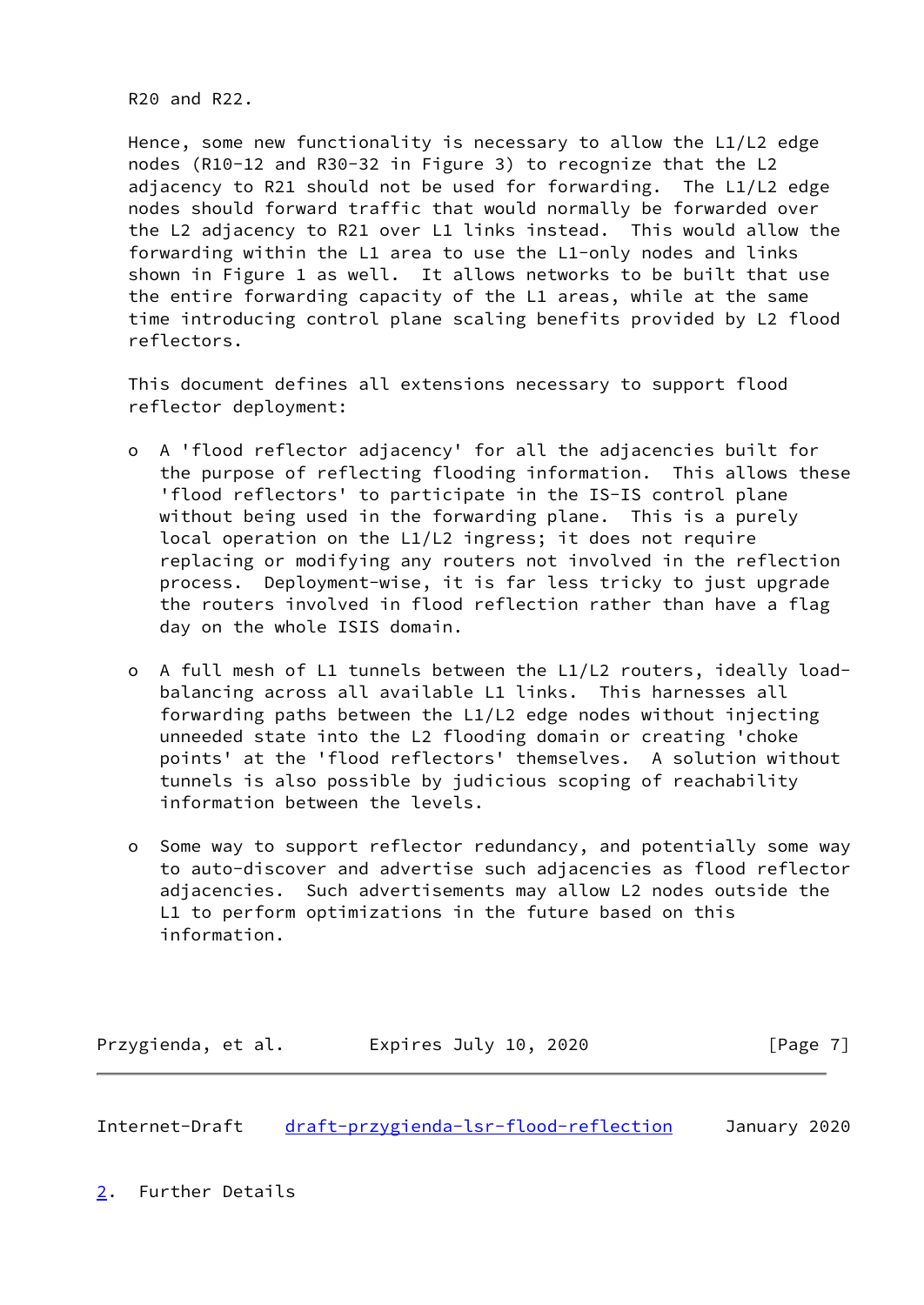Several considerations should be noted in relation to such a flood reflection mechanism.

 First, this allows multi-area IS-IS deployments to scale without any major modifications in the IS-IS implementation on most of the nodes deployed in the network. Unmodified (traditional) L2 routers will compute reachability across the transit L1 area using the flood reflector adjacencies.

 Second, the flood reflectors are not required to participate in forwarding traffic through the L1 transit area. These flood reflectors can be hosted on virtual devices outside the forwarding topology.

 Third, astute readers will realize that flooding reflection may cause the use of suboptimal paths. This is similar to the BGP route reflection suboptimal routing problem described in [ID.[draft-ietf-idr-bgp-optimal-route-reflection-19](https://datatracker.ietf.org/doc/pdf/draft-ietf-idr-bgp-optimal-route-reflection-19)]. The L2 computation determines the egress L1/L2 and with that can create illusions of ECMP where there is none. And in certain scenarios lead to an L1/L2 egress which is not globally optimal. This represents a straightforward instance of the trade-off between the amount of control plane state and the optimal use of paths through the network often encountered when aggregating routing information.

 One possible solution to this problem is to expose additional topology information into the L2 flooding domains. In the example network given, links from router 01 to router 02 can be exposed into L2 even when 01 and 02 are participating in flood reflection. This information would allow the L2 nodes to build 'shortcuts' when the L2 flood reflected part of the topology looks more expensive to cross distance wise.

 Another possible variation is for an implementation to approximate with the L1 tunnel cost the cost of the underlying topology.

 Redundancy can be achieved by building multiple flood reflectors in the L1 area. Multiple flood reflectors do not need any synchronization mechanisms amongst themselves, except standard ISIS flooding and database maintenance procedures.

<span id="page-8-0"></span>[3](#page-8-0). Flood Reflection TLV

 The Flood Reflection TLV is a new top-level TLV that MAY appear in IIHs. The Flood Reflection TLV indicates the flood reflector cluster (based on Flood Reflection Cluster ID) that a given router is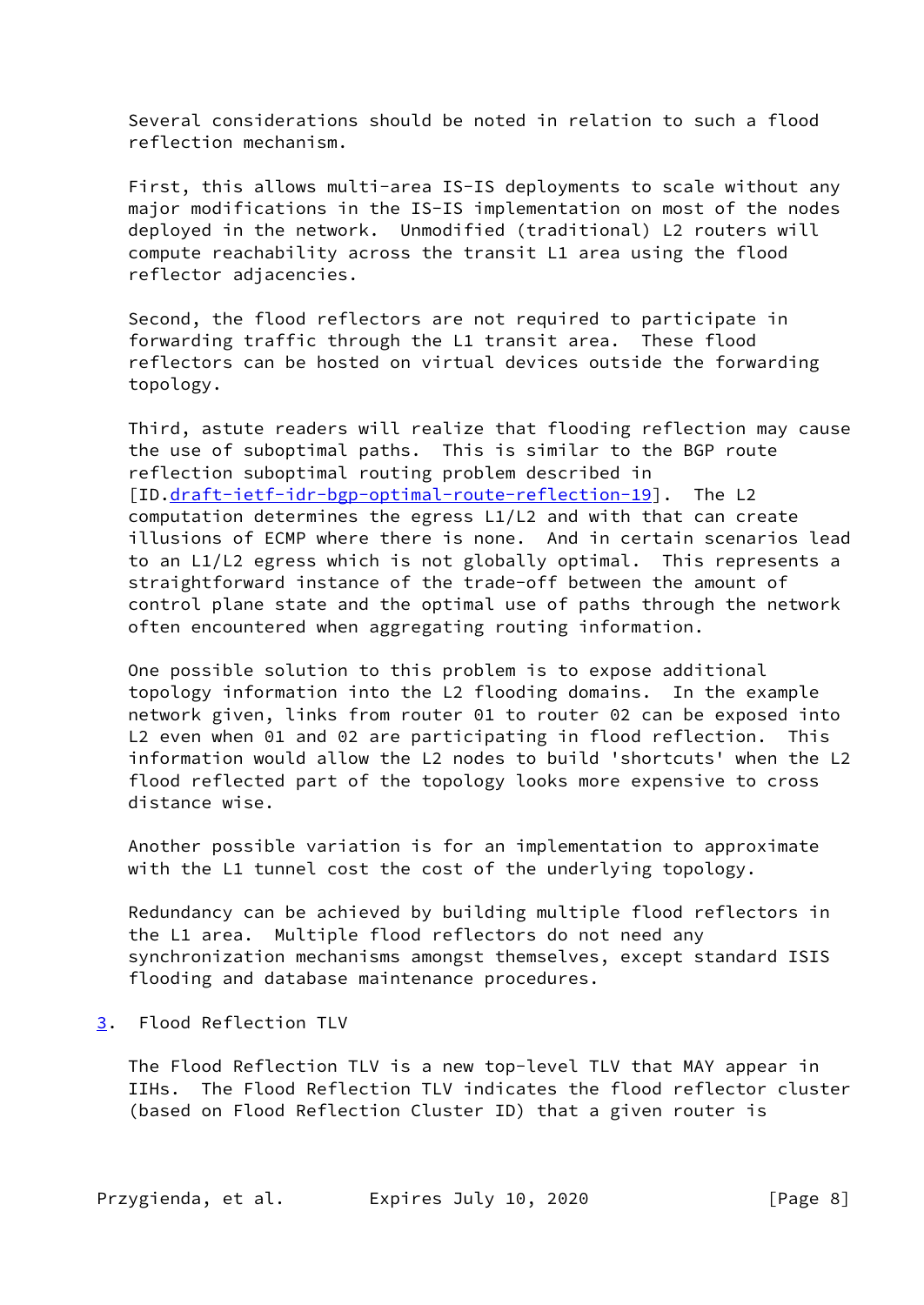# Internet-Draft [draft-przygienda-lsr-flood-reflection](https://datatracker.ietf.org/doc/pdf/draft-przygienda-lsr-flood-reflection) January 2020

 configured to participate in. It also indicates whether the router is configured to play the role of either flood reflector or flood reflector client. The Flood Reflection Cluster ID and flood reflector roles advertised in the IIHs are used to ensure that flood reflector adjacencies are only formed between a flood reflector and flood reflector client, and that the Flood Reflection Cluster IDs match. The Flood Reflection TLV has the following format:

0 1 2 3 0 1 2 3 4 5 6 7 8 9 0 1 2 3 4 5 6 7 8 9 0 1 2 3 4 5 6 7 8 9 0 1 +-+-+-+-+-+-+-+-+-+-+-+-+-+-+-+-+-+-+-+-+-+-+-+-+ | Type | Length |C| RESERVED | +-+-+-+-+-+-+-+-+-+-+-+-+-+-+-+-+-+-+-+-+-+-+-+-+-+-+-+-+-+-+-+-+ Flood Reflection Cluster ID +-+-+-+-+-+-+-+-+-+-+-+-+-+-+-+-+-+-+-+-+-+-+-+-+-+-+-+-+-+-+-+-+ | Sub-TLVs ... +-+-+-+-+-+-+-+-+-+-+-+-+-+-+-+-+-+-+-+-+-+-+-+-+-+-+-+-+-+-+-+-+

### Type: TBD

Length: The length, in octets, of the following fields.

- C (Client): This bit is set to indicate that the router acts as a flood reflector client. When this bit is NOT set, the router acts as a flood reflector. On a given router, the same value of the C-bit MUST be advertised across all interfaces advertising the Flood Reflection TLV in IIHs.
- RESERVED: This field is reserved for future use. It MUST be set to 0 when sent and MUST be ignored when received.
- Flood Reflection Cluster ID: Flood Reflection Cluster Identifier. These same 32-bit value MUST be assigned to all of the flood reflectors and flood reflector clients in the L1 area. The value MUST be unique across different L1 areas within the IGP domain. On a given router, the same value of the Flood Reflection Cluster ID MUST be advertised across all interfaces advertising the Flood Reflection TLV in IIHs.
- Sub-TLVs: Optional sub-TLVs. For future extensibility, the format of the Flood Reflection TLV allows for the possibility of including optional sub-TLVs. No sub-TLVs of the Flood Reflection TLV are defined in this document.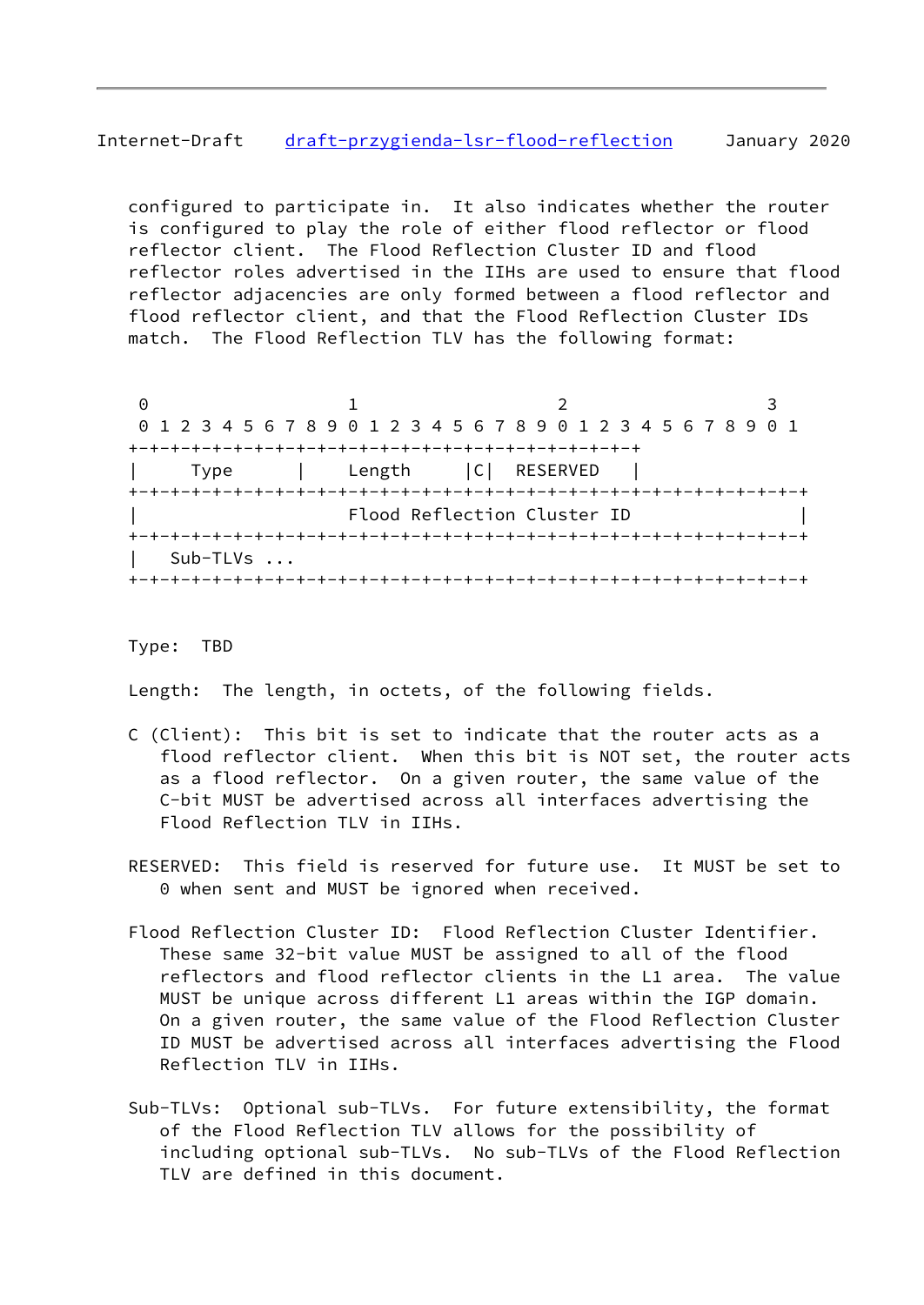#### <span id="page-10-1"></span>Internet-Draft [draft-przygienda-lsr-flood-reflection](https://datatracker.ietf.org/doc/pdf/draft-przygienda-lsr-flood-reflection) January 2020

 The Flood Reflection TLV MUST NOT appear more than once in an IIH. A router receiving multiple Flood Reflection TLVs in the same IIH SHOULD use the values in the first TLV.

<span id="page-10-0"></span>[4](#page-10-0). Flood Reflection Discovery Sub-TLV

 Flood Reflection Discovery sub-TLV is advertised as a sub-TLV of the IS-IS Router Capability TLV-242, defined in [\[RFC7981](https://datatracker.ietf.org/doc/pdf/rfc7981)]. The Flood Reflection Discovery sub-TLV is advertised in L1 LSPs with area flooding scope in order to enable the auto-discovery of flood reflection capabilities and the automatic creation of L2 tunnels to be used as flood reflector adjacencies. The Flood Reflection Discovery sub-TLV has the following format:

0 1 2 3 0 1 2 3 4 5 6 7 8 9 0 1 2 3 4 5 6 7 8 9 0 1 2 3 4 5 6 7 8 9 0 1 +-+-+-+-+-+-+-+-+-+-+-+-+-+-+-+-+-+-+-+-+-+-+-+-+ | Type | Length |C| Reserved | +-+-+-+-+-+-+-+-+-+-+-+-+-+-+-+-+-+-+-+-+-+-+-+-+-+-+-+-+-+-+-+-+ | Flood Reflection Cluster ID | +-+-+-+-+-+-+-+-+-+-+-+-+-+-+-+-+-+-+-+-+-+-+-+-+-+-+-+-+-+-+-+-+

Type: TBD

Length: The length, in octets, of the following fields.

- C (Client): This bit is set to indicate that the router acts as a flood reflector client. When this bit is NOT set, the router acts as a flood reflector.
- RESERVED: This field is reserved for future use. It MUST be set to 0 when sent and MUST be ignored when received.

 Flood Reflection Cluster ID: The Flood Reflection Cluster Identifier is the same as that defined in the Flood Reflection TLV.

The Flood Reflection Discovery sub-TLV MUST NOT appear more than once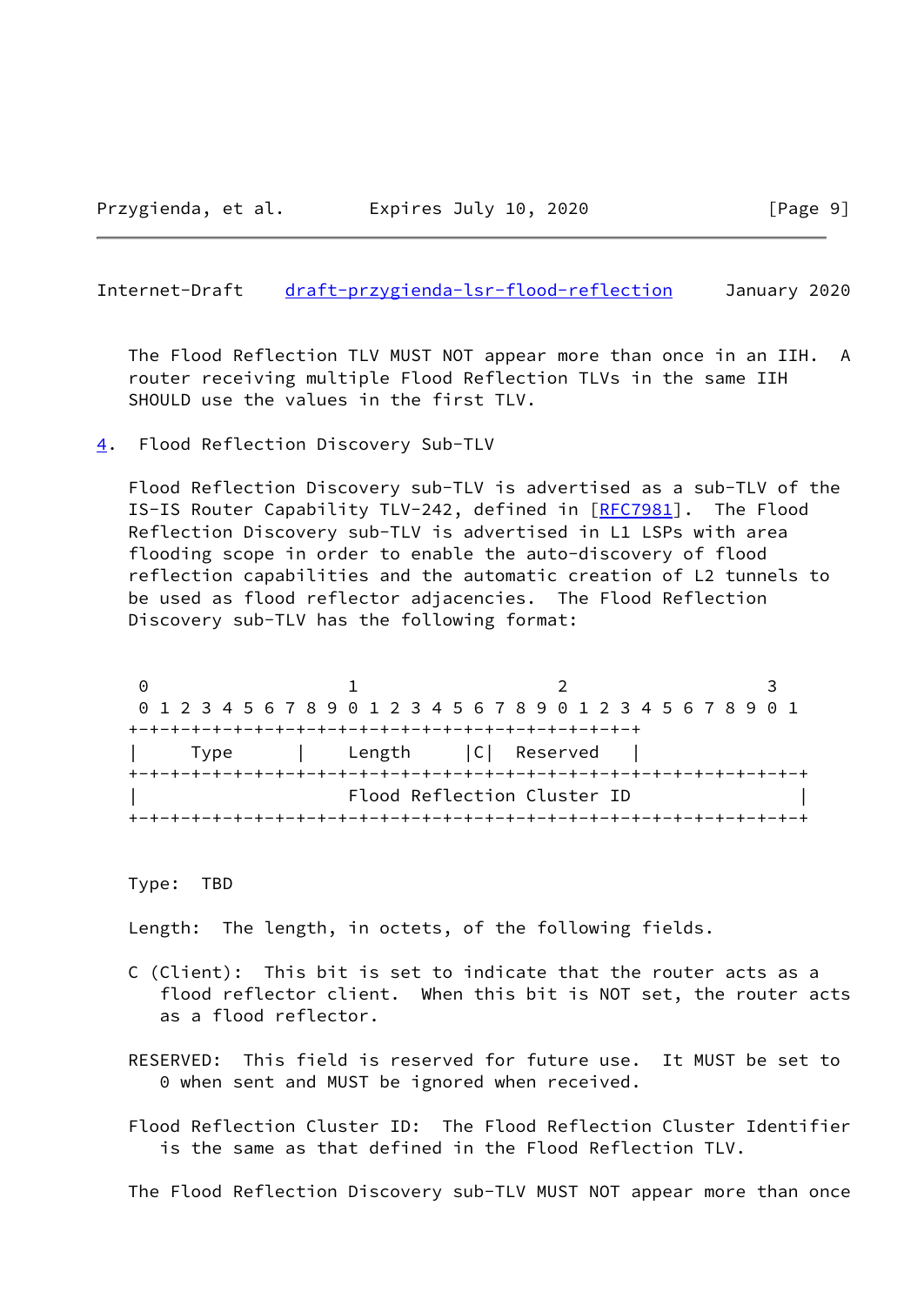in TLV 242. A router receiving multiple Flood Reflection Discovery sub-TLVs in TLV 242 SHOULD use the values in the first sub-TLV.

<span id="page-11-0"></span>[5](#page-11-0). Flood Reflection Adjacency Sub-TLV

 The Flood Reflection Adjacency sub-TLV is advertised as a sub-TLV of TLVs 22, 23, 25, 141, 222, and 223. Its presence indicates that a given adjacency is a flood reflector adjacency. It is included in L2

| Przygienda, et al. | Expires July 10, 2020 | [Page 10] |
|--------------------|-----------------------|-----------|
|--------------------|-----------------------|-----------|

<span id="page-11-1"></span>Internet-Draft [draft-przygienda-lsr-flood-reflection](https://datatracker.ietf.org/doc/pdf/draft-przygienda-lsr-flood-reflection) January 2020

 area scope flooded LSPs. Flood Reflection Adjacency sub-TLV has the following format:

0 1 2 3 0 1 2 3 4 5 6 7 8 9 0 1 2 3 4 5 6 7 8 9 0 1 2 3 4 5 6 7 8 9 0 1 +-+-+-+-+-+-+-+-+-+-+-+-+-+-+-+-+-+-+-+-+-+-+-+-+ | Type | Length |C| Reserved | +-+-+-+-+-+-+-+-+-+-+-+-+-+-+-+-+-+-+-+-+-+-+-+-+-+-+-+-+-+-+-+-+ Flood Reflection Cluster ID +-+-+-+-+-+-+-+-+-+-+-+-+-+-+-+-+-+-+-+-+-+-+-+-+-+-+-+-+-+-+-+-+

Type: TBD

Length: The length, in octets, of the following fields.

- C (Client): This bit is set to indicate that the router advertising this adjacency is a flood reflector client. When this bit is NOT set, the router advertising this adjacency is a flood reflector.
- RESERVED: This field is reserved for future use. It MUST be set to 0 when sent and MUST be ignored when received.

 Flood Reflection Cluster ID: The Flood Reflection Cluster Identifier is the same as that defined in the Flood Reflection TLV.

 The Flood Reflection Adjacency sub-TLV MUST NOT appear more than once in a given TLV. A router receiving multiple Flood Reflection Adjacency sub-TLVs in a TLV SHOULD use the values in the first sub- TLV.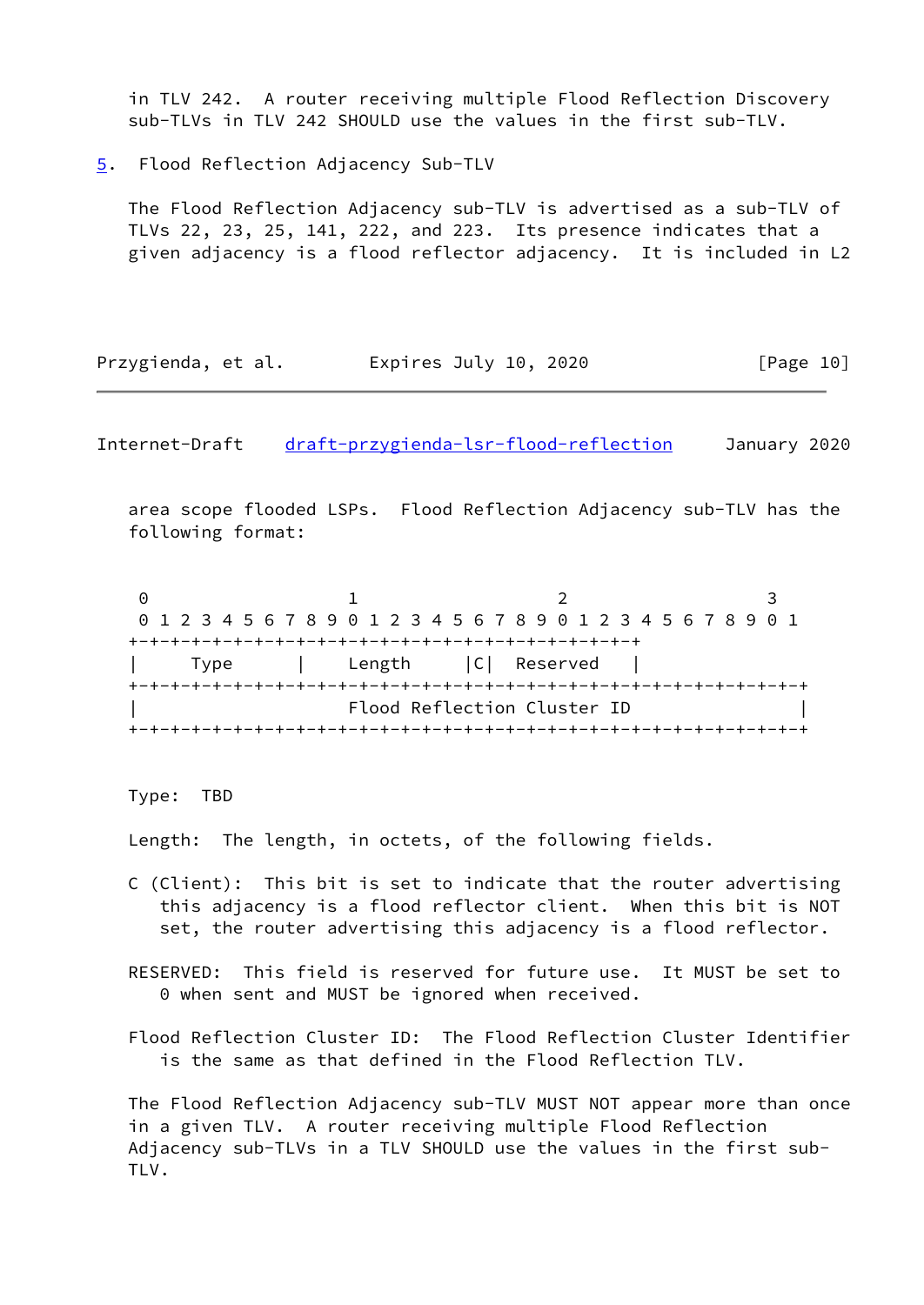## <span id="page-12-0"></span>[6](#page-12-0). Flood Reflection Discovery

 A router participating in flood reflection MUST be configured as an L1/L2 router. It originates the Flood Reflection Discovery sub-TLV with area flooding scope in L1 only. Normally, all routers on the edge of the L1 area (those having traditional L2 adjacencies) will advertise themselves as route reflector clients. Therefore, a flood reflector client will have both traditional L2 adjacencies and flood reflector L2 adjacencies.

 A router acting as a flood reflector MUST NOT have any traditional L2 adjacencies. It will be an L1/L2 router only by virtue of having flood reflector L2 adjacencies. A router desiring to act as a flood reflector will advertise itself as such using the Flood Reflection Discovery sub-TLV in L1.

|  | Przygienda, et al. | Expires July 10, 2020 | [Page 11] |
|--|--------------------|-----------------------|-----------|
|--|--------------------|-----------------------|-----------|

<span id="page-12-2"></span>Internet-Draft [draft-przygienda-lsr-flood-reflection](https://datatracker.ietf.org/doc/pdf/draft-przygienda-lsr-flood-reflection) January 2020

 A given flood reflector or flood reflector client can only participate in a single cluster, as determined by the value of its Flood Reflection Cluster ID.

 Upon reception of Flood Reflection Discovery sub-TLVs, a router acting as flood reflector client MUST initiate a tunnel towards each flood reflector with which it shares an Flood Reflection Cluster ID. The L2 adjacencies formed over such tunnels MUST be marked as flood reflector adjacencies. If the client has a direct L2 adjacency with the flood reflector it SHOULD use it instead of instantiating a new tunnel.

 Upon reception of Flood Reflection Discover TLVs, a router acting as a flood reflector client MAY initiate tunnels with L1-only adjacencies towards all the other flood reflector clients in its cluster. These tunnels MAY be used for forwarding to improve the load-balancing characteristics of the L1 area.

### <span id="page-12-1"></span>[7](#page-12-1). Flood Reflection Adjacency Formation

 In order to simplify both implementations and network deployments, we do not allow the formation of complex hierarchies of flood reflectors and clients. All flood reflectors and flood reflector clients in the same L1 area MUST share the same Flood Reflector Cluster ID. A flood reflector MUST only form flood reflection adjacencies with flood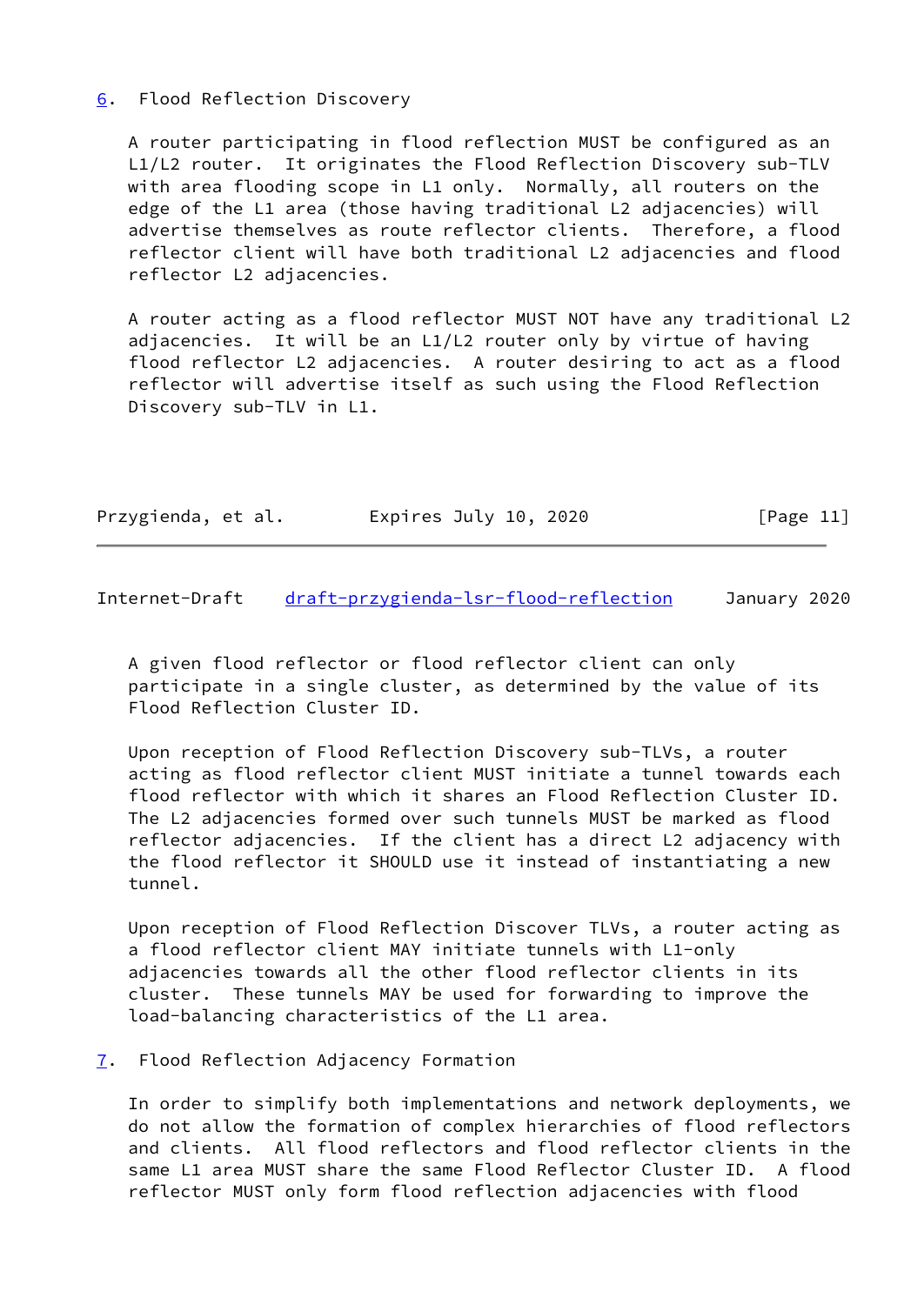reflector clients. A flood reflector MUST NOT form any traditional L2 adjacencies. Flood reflector clients MUST only form flood reflection adjacencies with flood reflectors. Flood reflector clients may form traditional L2 adjacencies with flood reflector clients or nodes not participating in flood reflection.

 The Flood Reflector Cluster ID and flood reflector roles advertised in the Flood Reflection TLVs in IIHs are used to ensure that flood reflection adjacencies that are established meet the above criteria.

 Once a flood reflection adjacency is established, the flood reflector and the flood reflector client MUST advertise the adjacency by including the Flood Reflection Adjacency Sub-TLV in the Extended IS reachability TLV or MT-ISN TLV.

<span id="page-13-0"></span>[8](#page-13-0). Redistribution of Prefixes

 In some scenarios, L2 prefixes need to be redistributed into L1 by the route reflector clients. However, if a L1 area edge router doesn't have any L2 flood reflector adjacencies, then it cannot be the shortest path egress in the L2 topology. Therefore, flood reflector client SHOULD only redistribute L2 prefixes into L1 if it has an L2 flood reflector adjacency. The L2 prefixes advertisements

| Przygienda, et al. | Expires July 10, 2020 | [Page 12] |
|--------------------|-----------------------|-----------|
|--------------------|-----------------------|-----------|

<span id="page-13-2"></span>Internet-Draft [draft-przygienda-lsr-flood-reflection](https://datatracker.ietf.org/doc/pdf/draft-przygienda-lsr-flood-reflection) January 2020

 redistributed into L1 SHOULD be normally limited to L2 intra-area routes (as defined in  $[REC7775]$ ), if the information exists to distinguish them from other L2 prefix advertisements.

 On the other hand, in topologies that make use of flood reflection to hide the structure of L1 areas while still providing transit forwarding across them, we generally do not need to redistribute L1 prefixes advertisements into L2.

 In deployment scenarios where L1 tunnels are not used, all L1/L2 edge nodes MUST be flood reflector clients.

<span id="page-13-1"></span>[9](#page-13-1). Route Computation

 To ensure loop-free routing, the route reflection client MUST follow the normal L2 computation to determine L2 routes. This is because nodes outside the L1 area will generally not be aware that flood reflection is being performed. The flood reflection clients need to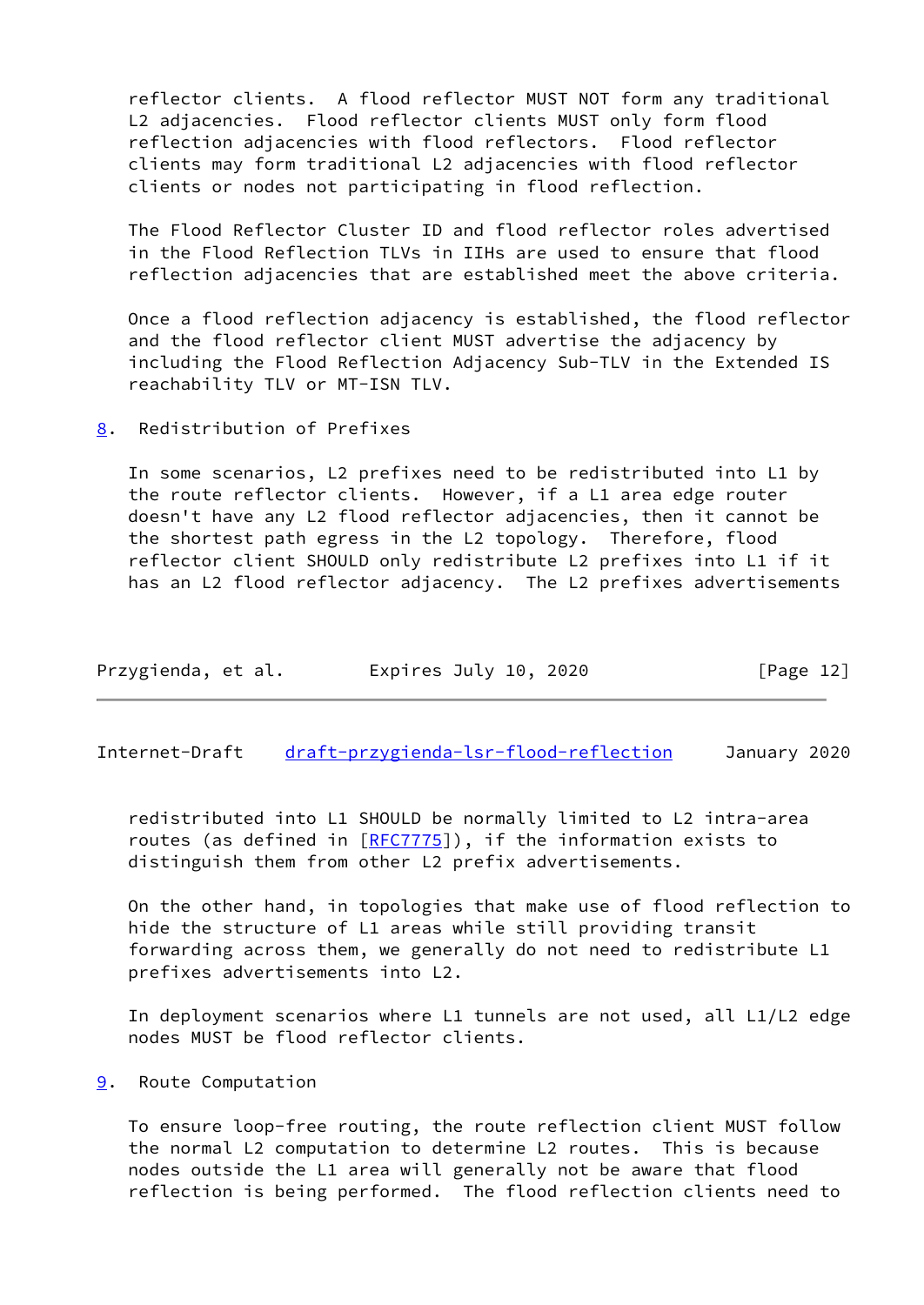produce the same result for the L2 route computation as a router not participating in flood reflection. However, a flood reflector client will not necessarily use a given L2 route for forwarding. For an L2 route that uses a flood reflection adjacency as a next-hop, the flood reflection client may use the next-hop from an L1 route instead.

 On the reflection client, after L2 and L1 computation, all flood reflector adjacencies used as next-hops for L2 routes MUST be examined and replaced with the correct L1 tunnel next-hop to the egress. Alternatively, if the ingress has adequate reachability information to ensure forwarding towards destination via L1 routes, L2 routes using flood reflector adjacencies as next-hops can be omitted entirely. Due to the rules in [Section 7](#page-12-1) the computation in the resulting topology is relatively simple, the L2 SPF from a flood reflector client is guaranteed to reach within a hop the Flood Reflector and in the following hop the L2 egress to which it has a L1 forwarding tunnel. However, if the topology has L2 paths which are not route reflected and look "shorter" than the path through the Flood Reflector then the computation will have to track the egress out of the L1 domain by a more advanced algorithm.

<span id="page-14-0"></span>[10.](#page-14-0) Special Considerations

 In pathological cases setting the overload bit in L1 (but not in L2) can partition L1 forwarding, while allowing L2 reachability through flood reflector adjacencies to exist. In such a case a node cannot replace a route through a flood reflector adjacency with a L1 shortcut and the client can use the L2 tunnel to the flood reflector for forwarding while it MUST initiate an alarm and declare misconfiguration.

| Przygienda, et al. | Expires July 10, 2020 | [Page 13] |
|--------------------|-----------------------|-----------|
|--------------------|-----------------------|-----------|

<span id="page-14-1"></span>Internet-Draft [draft-przygienda-lsr-flood-reflection](https://datatracker.ietf.org/doc/pdf/draft-przygienda-lsr-flood-reflection) January 2020

 A flood reflector with directly L2 attached prefixes should advertise those in L1 as well since based on preference of L1 routes the clients will not try to use the L2 flood reflector adjacency to route the packet towards them. A very, very corner case is when the flood reflector is reachable via L2 flood reflector adjacency (due to underlying L1 partition) only in which case the client can use the L2 tunnel to the flood reflector for forwarding towards those prefixes while it MUST initiate an alarm and declare misconfiguration.

 Instead of modifying the computation procedures one could imagine a flood reflector solution where the Flood Reflector would re-advertise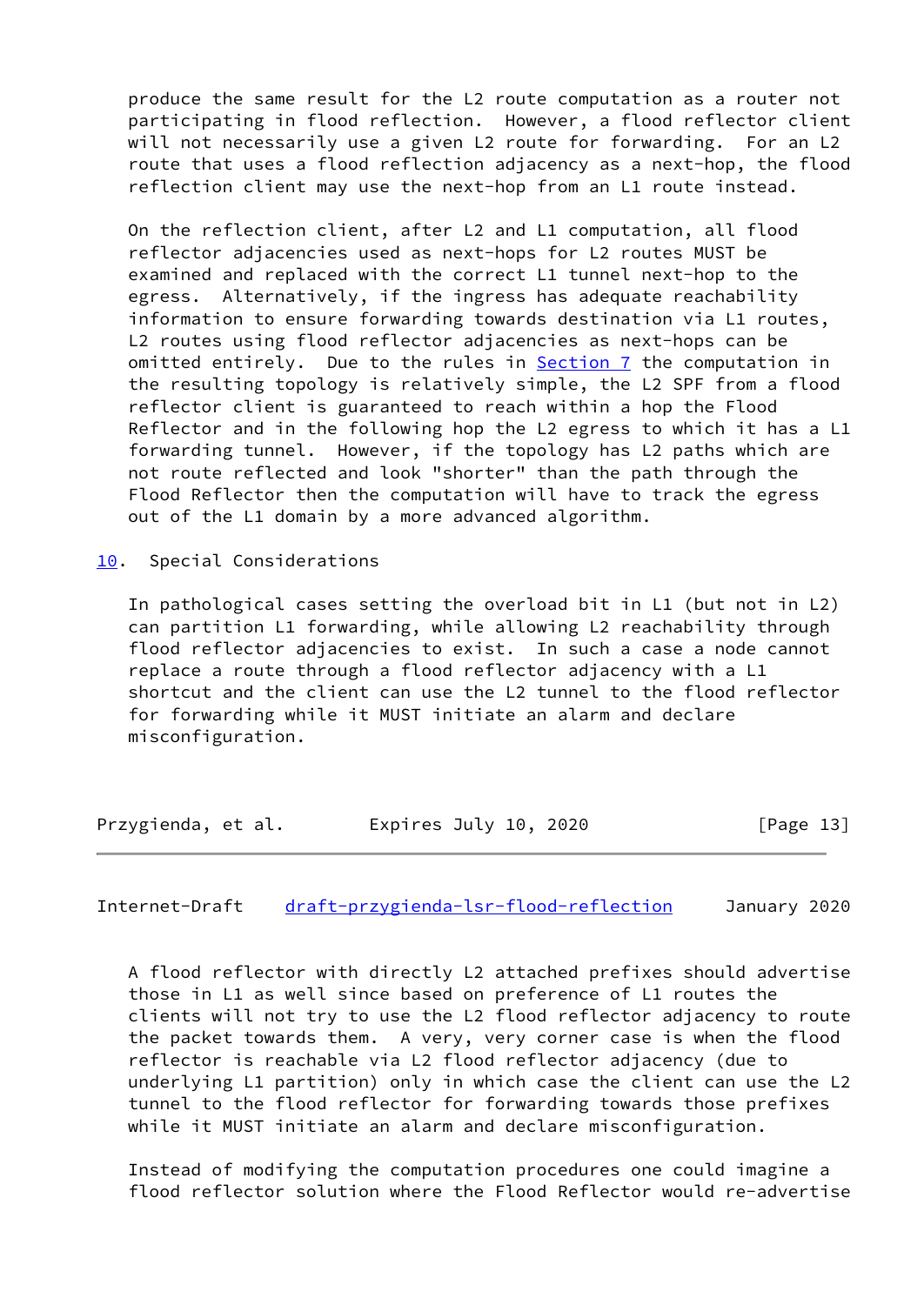the L2 prefixes with a 'third-party' next-hop but that would have less desirable convergence properties than the solution proposed and force a fork-lift of all L2 routers to make sure they disregard such prefixes unless in the same L1 domain as the Flood Reflector.

 Depending on pseudo-node choice in case of a broadcast domain with multiple flood reflectors attached this can lead to a partitioned LAN and hence a router discovering such a condition MUST initiate an alarm and declare misconfiguration.

<span id="page-15-0"></span>[11.](#page-15-0) IANA Considerations

 This document requests allocation for the following IS-IS TLVs and Sub-TLVs.

<span id="page-15-1"></span>[11.1](#page-15-1). New IS-IS TLV Codepoint

This document requests the following IS-IS TLV:

| Value Name |                       |  |         | IIH LSP SNP Purge |
|------------|-----------------------|--|---------|-------------------|
|            |                       |  |         |                   |
|            | TBD1 Flood Reflection |  | v n n n |                   |

### <span id="page-15-2"></span>[11.2](#page-15-2). Sub TLVs for TLV 242

 This document request the following registration in the "sub-TLVs for TLV 242" registry.

 Type Description ---- ----------- TBD2 Flood Reflection Discovery

| Przygienda, et al. | Expires July 10, 2020 | [Page 14] |
|--------------------|-----------------------|-----------|
|--------------------|-----------------------|-----------|

<span id="page-15-4"></span>Internet-Draft [draft-przygienda-lsr-flood-reflection](https://datatracker.ietf.org/doc/pdf/draft-przygienda-lsr-flood-reflection) January 2020

<span id="page-15-3"></span>[11.3](#page-15-3). Sub TLVs for TLV 22, 23, 25, 141, 222, and 223

 This document requests the following registration in the "sub-TLVs for TLV 22, 23, 25, 141, 222, and 223" registry.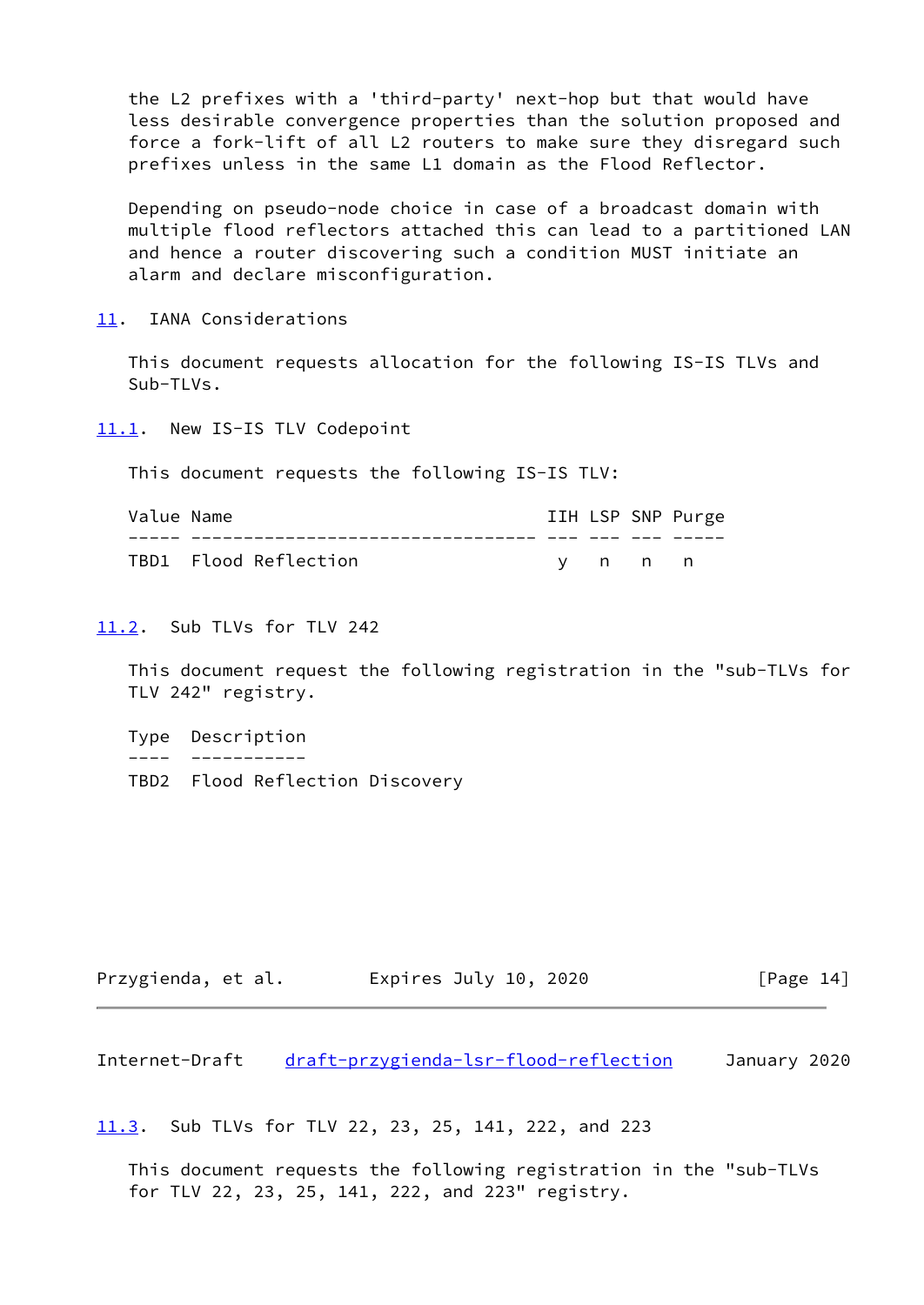| Type Description               |  | 22 23 25 141 222 223 |  |  |
|--------------------------------|--|----------------------|--|--|
|                                |  |                      |  |  |
| TBD3 Flood Reflector Adjacency |  | y y y(s) y y y       |  |  |

<span id="page-16-0"></span>[12.](#page-16-0) Security Considerations

 This document introduces no new security concerns to ISIS or other specifications referenced in this document.

<span id="page-16-1"></span>[13.](#page-16-1) Acknowledgements

 The authors thank Shraddha Hegde, Peter Psenak, and Les Ginsberg for their thorough review and detailed discussions.

## <span id="page-16-2"></span>[14.](#page-16-2) References

- <span id="page-16-3"></span>[14.1](#page-16-3). Informative References
	- [ID.[draft-ietf-idr-bgp-optimal-route-reflection-19](https://datatracker.ietf.org/doc/pdf/draft-ietf-idr-bgp-optimal-route-reflection-19)]

 Raszuk et al., R., "BGP Optimal Route Reflection", July 2019.

- [RFC4271] Rekhter, Y., Ed., Li, T., Ed., and S. Hares, Ed., "A Border Gateway Protocol 4 (BGP-4)", [RFC 4271,](https://datatracker.ietf.org/doc/pdf/rfc4271) DOI 10.17487/RFC4271, January 2006, <[https://www.rfc-editor.org/info/rfc4271>](https://www.rfc-editor.org/info/rfc4271).
- [RFC4456] Bates, T., Chen, E., and R. Chandra, "BGP Route Reflection: An Alternative to Full Mesh Internal BGP (IBGP)", [RFC 4456,](https://datatracker.ietf.org/doc/pdf/rfc4456) DOI 10.17487/RFC4456, April 2006, <[https://www.rfc-editor.org/info/rfc4456>](https://www.rfc-editor.org/info/rfc4456).
- [RFC8099] Chen, H., Li, R., Retana, A., Yang, Y., and Z. Liu, "OSPF Topology-Transparent Zone", [RFC 8099,](https://datatracker.ietf.org/doc/pdf/rfc8099) DOI 10.17487/RFC8099, February 2017, <[https://www.rfc-editor.org/info/rfc8099>](https://www.rfc-editor.org/info/rfc8099).

<span id="page-16-4"></span>[14.2](#page-16-4). Normative References

Przygienda, et al. Expires July 10, 2020 [Page 15]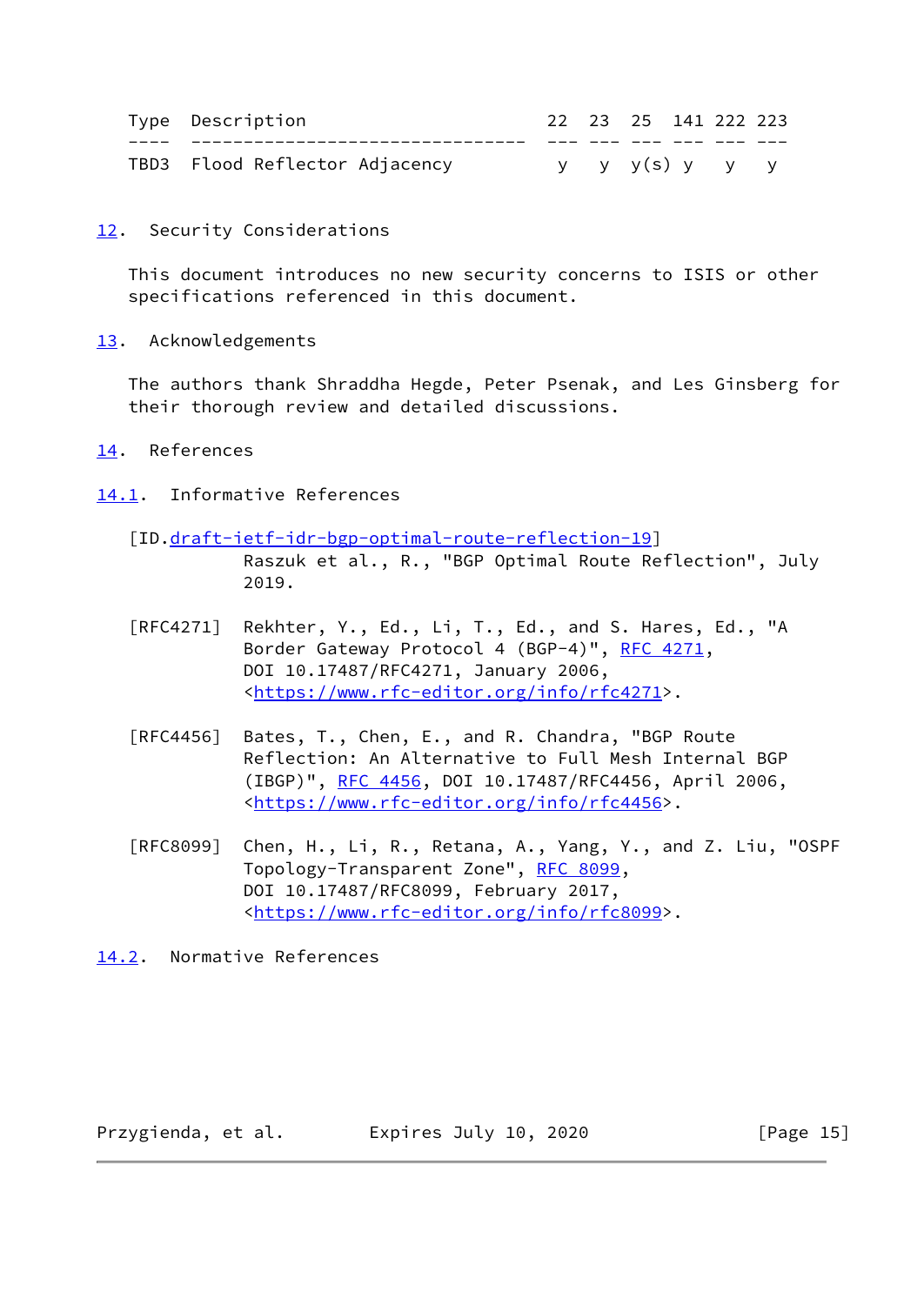<span id="page-17-0"></span>Internet-Draft [draft-przygienda-lsr-flood-reflection](https://datatracker.ietf.org/doc/pdf/draft-przygienda-lsr-flood-reflection) January 2020

- [RFC2119] Bradner, S., "Key words for use in RFCs to Indicate Requirement Levels", [BCP 14](https://datatracker.ietf.org/doc/pdf/bcp14), [RFC 2119](https://datatracker.ietf.org/doc/pdf/rfc2119), DOI 10.17487/RFC2119, March 1997, <[https://www.rfc-editor.org/info/rfc2119>](https://www.rfc-editor.org/info/rfc2119).
- [RFC7775] Ginsberg, L., Litkowski, S., and S. Previdi, "IS-IS Route Preference for Extended IP and IPv6 Reachability", [RFC 7775,](https://datatracker.ietf.org/doc/pdf/rfc7775) DOI 10.17487/RFC7775, February 2016, <[https://www.rfc-editor.org/info/rfc7775>](https://www.rfc-editor.org/info/rfc7775).
- [RFC7981] Ginsberg, L., Previdi, S., and M. Chen, "IS-IS Extensions for Advertising Router Information", [RFC 7981](https://datatracker.ietf.org/doc/pdf/rfc7981), DOI 10.17487/RFC7981, October 2016, <[https://www.rfc-editor.org/info/rfc7981>](https://www.rfc-editor.org/info/rfc7981).

Authors' Addresses

 Tony Przygienda Juniper 1137 Innovation Way

Sunnyvale, CA

USA

Email: prz@juniper.net

 Chris Bowers Juniper 1137 Innovation Way

Sunnyvale, CA

USA

Email: cbowers@juniper.net

 Yiu Lee Comcast 1800 Bishops Gate Blvd Mount Laurel, NJ 08054 US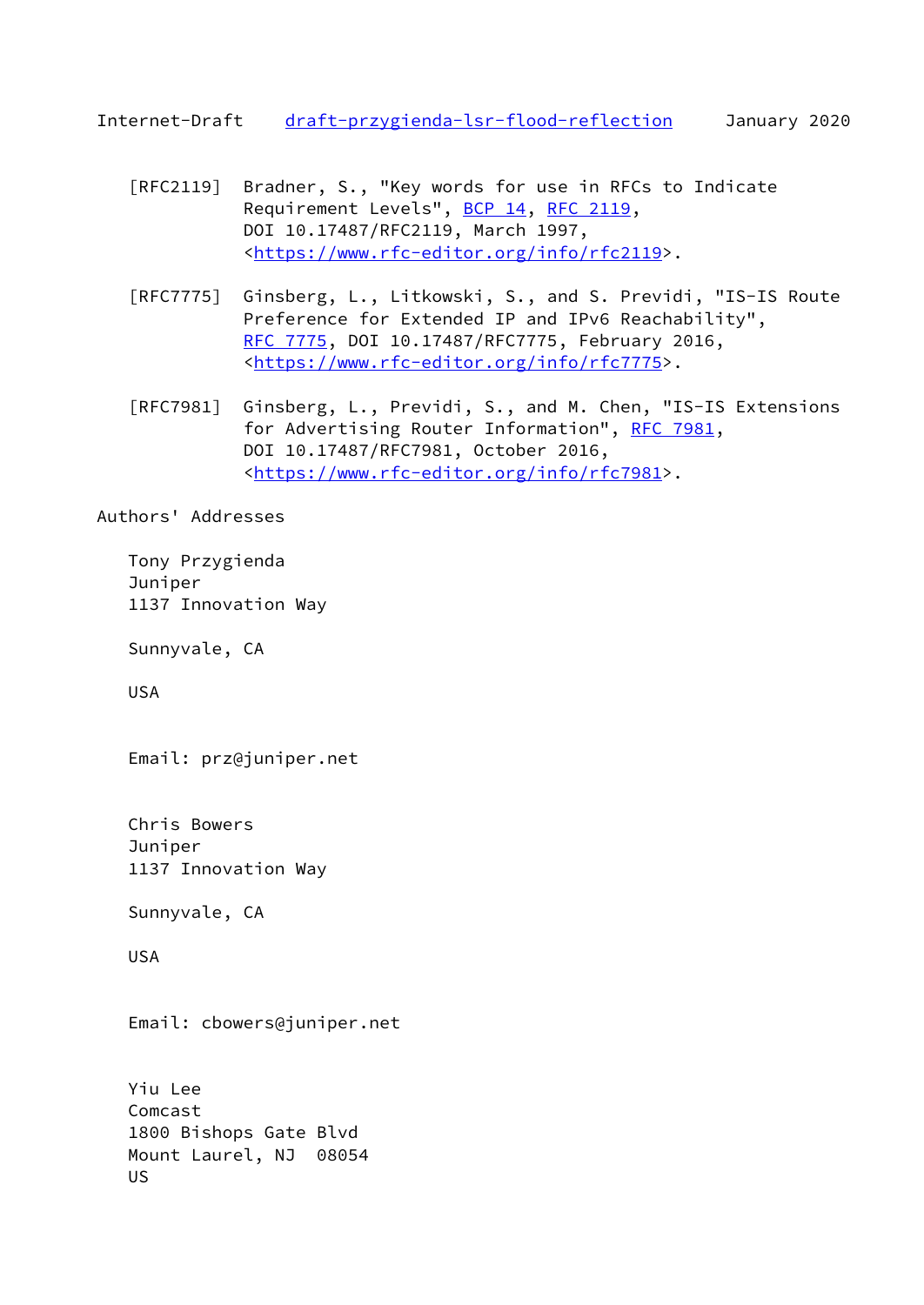Internet-Draft [draft-przygienda-lsr-flood-reflection](https://datatracker.ietf.org/doc/pdf/draft-przygienda-lsr-flood-reflection) January 2020

 Alankar Sharma Comcast 1800 Bishops Gate Blvd Mount Laurel, NJ 08054 US

Email: Alankar\_Sharma@comcast.com

 Russ White Juniper 1137 Innovation Way

Sunnyvale, CA

USA

Email: russw@juniper.net